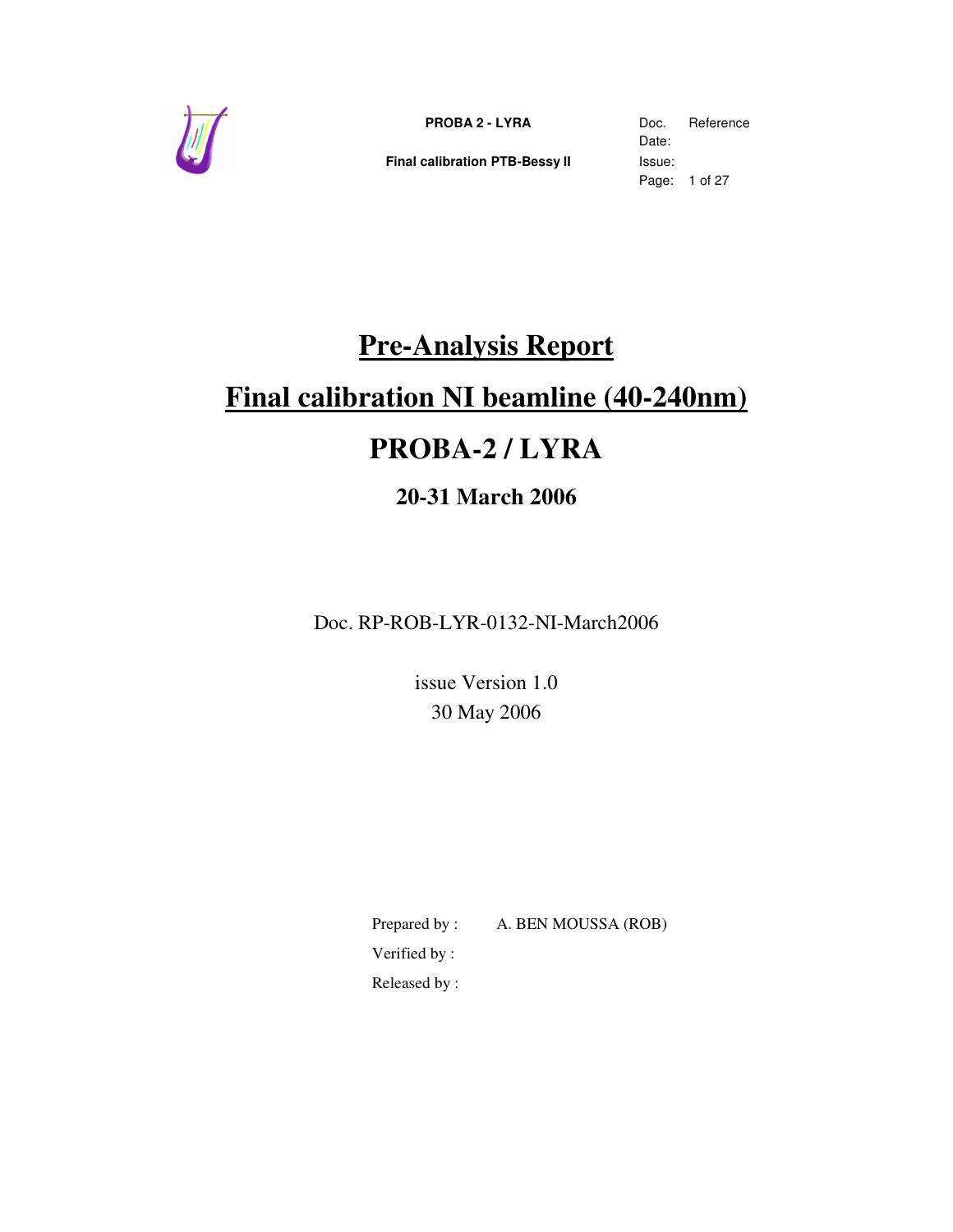

**Final calibration PTB-Bessy II** Issue:

Date: Page: 2 of 27

## **Distribution List**

| <b>Recipients</b> | <b>Affiliation</b>                       | Nr. of Copies |
|-------------------|------------------------------------------|---------------|
| LYRA team         | CSL, IMO, PMOD, MPS,<br><b>IEMN, ROB</b> | Email copy    |
|                   |                                          |               |
|                   |                                          |               |

## **Document Change Record**

| <b>Issue</b> | Date       | <b>Comments</b> |
|--------------|------------|-----------------|
| 1.0          | 30/06/2006 | Initial issue   |
|              |            |                 |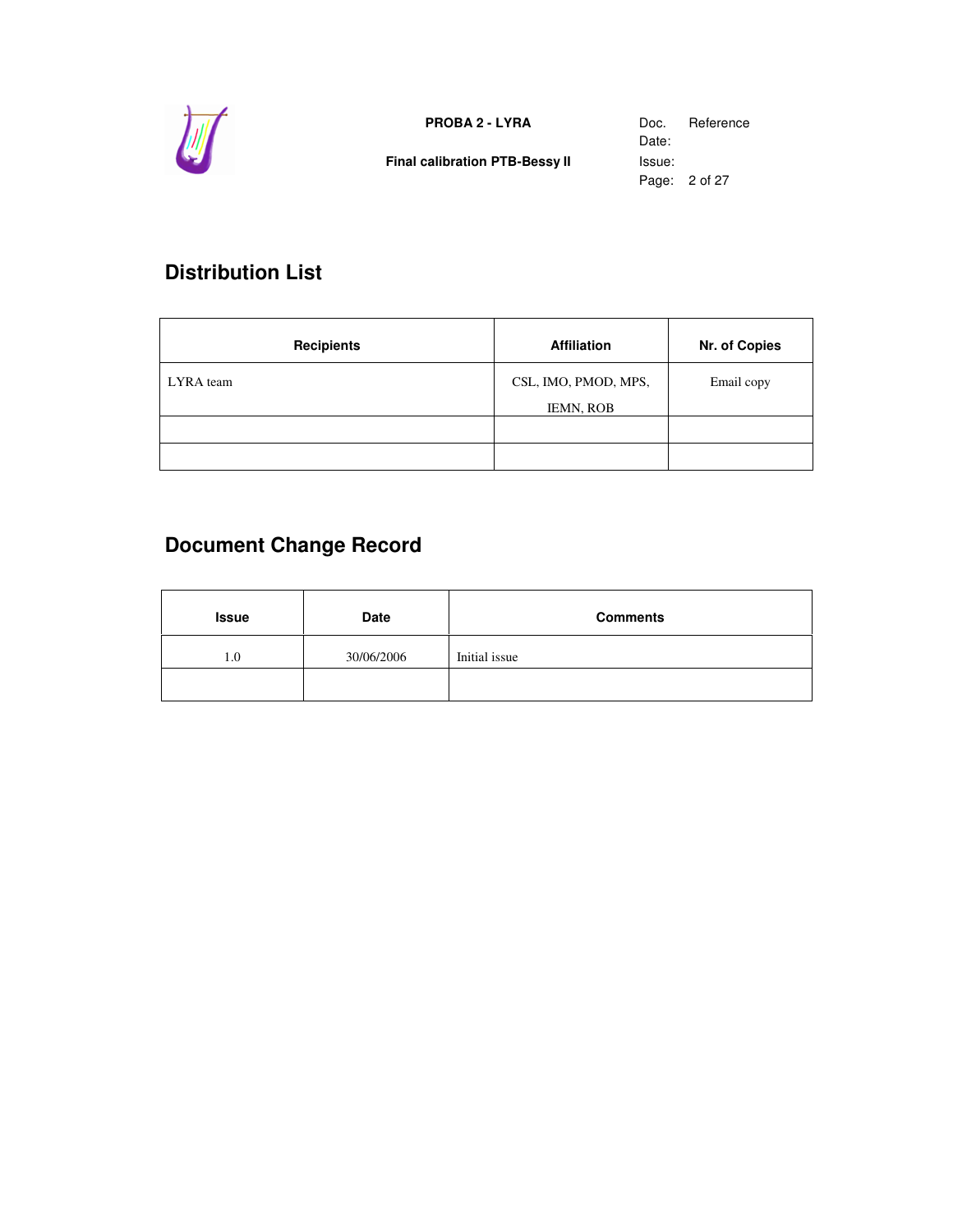

**Final calibration PTB-Bessy II** Issue:

Date: Page: 3 of 27

## **Table of Contents**

| Scope $\qquad \qquad \qquad \qquad 4$ |  |    |
|---------------------------------------|--|----|
| 1                                     |  |    |
| $\overline{2}$                        |  |    |
| 2.1                                   |  |    |
| 2.2                                   |  |    |
| 2.3                                   |  |    |
| 2.4                                   |  |    |
| 2.5                                   |  |    |
| 2.6                                   |  |    |
| 2.7                                   |  |    |
| 2.8                                   |  |    |
| 2.9                                   |  |    |
| 2.10                                  |  |    |
| 2.11                                  |  | 24 |
| 2.12                                  |  |    |
| $\overline{\mathbf{3}}$               |  |    |

### **Reference documents**

[RD1] : Final\_LYRA\_NI\_Instrument\_Calibration\_Plan-V1.1.doc (ROB: 09/03/2006)

- [RD2] : LYRA\_Assembly\_270705.xls (PMOD)
- [RD3] : RP-ROB-LYR-0132-NI-July2005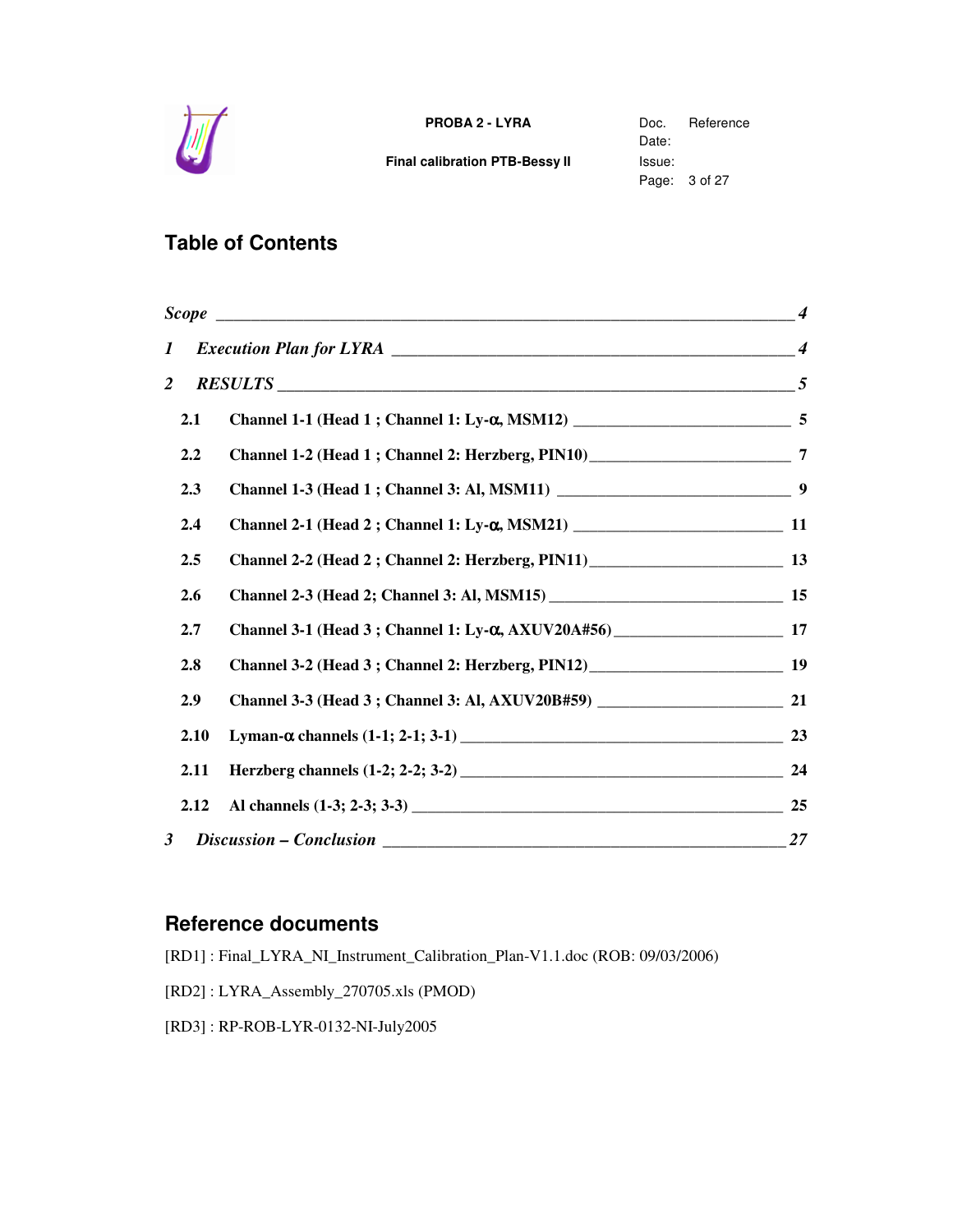

**PROBA 2 - LYRA** Doc. Reference **Final calibration PTB-Bessy II** Issue:

Date: Page: 4 of 27

## **Scope**

The purpose of this report is to summarize results from the NI calibration at PTB-Bessy II (2006).

## **1 Execution Plan for LYRA**

For more details, see [RD1]. The PTB campaign plan was executed as following:

| <b>Activities number</b> | <b>Activities name</b>                           | <b>Remark</b> |
|--------------------------|--------------------------------------------------|---------------|
|                          | Linearity vs Flux at $\lambda_{1 \text{ or } 2}$ | See RD1       |
| $\mathbf 2$              | Stability vs Time at $\lambda_{1 \text{ or } 2}$ | 66            |
| 3                        | Spectral responsivity [40-240 nm]                | 66            |
| 4                        | Raster Scan at $\lambda_{1 \text{ or } 2}$       | 66            |
| 5                        | VIS-Leds testing (On-Off)                        | 66            |
| h                        | Signal vs Integration time LYRA                  | 66            |

All tests were performed around 37-38°C (LYRA foot sensor) and measured at **121.6nm** for Ly-α channels (1-1, 2-1 & 3-1), at **210nm** for Herzberg channels (1-2, 2-2 & 3-2) and at **50nm** for Al channels (1-3, 2-3 & 3-3).

The linearity was investigated using different aperture stops or by varying the exit slit of the respective monochromator. For the signal stability, the shutter was opened and closed every 60s (short stability) then every 600s (long). Some "extra" tests were carried out. The expected beam power was calculated using the responsivity data.

The responsivity was measured in the center position at regular intervals and in finest steps close the filter cut-on/off. Voltage units were changed to current units (nA or pA) using the appropriate gain resistor [see RD2]. Corrections for the small decline of the current of the synchrotron storage ring during the time period of each measurement have been applied.

All Leds measurements (stability vs time with Leds on/off) were performed with the new electronics board (IIU). LEDs tests were tried on all Herzberg and Lyman-α channels. You will find the corresponding ranges marked and explained with different colors (UV = UV-LED on, VIS  $=$  visible LED on,  $SR =$  synchrotron radiation on).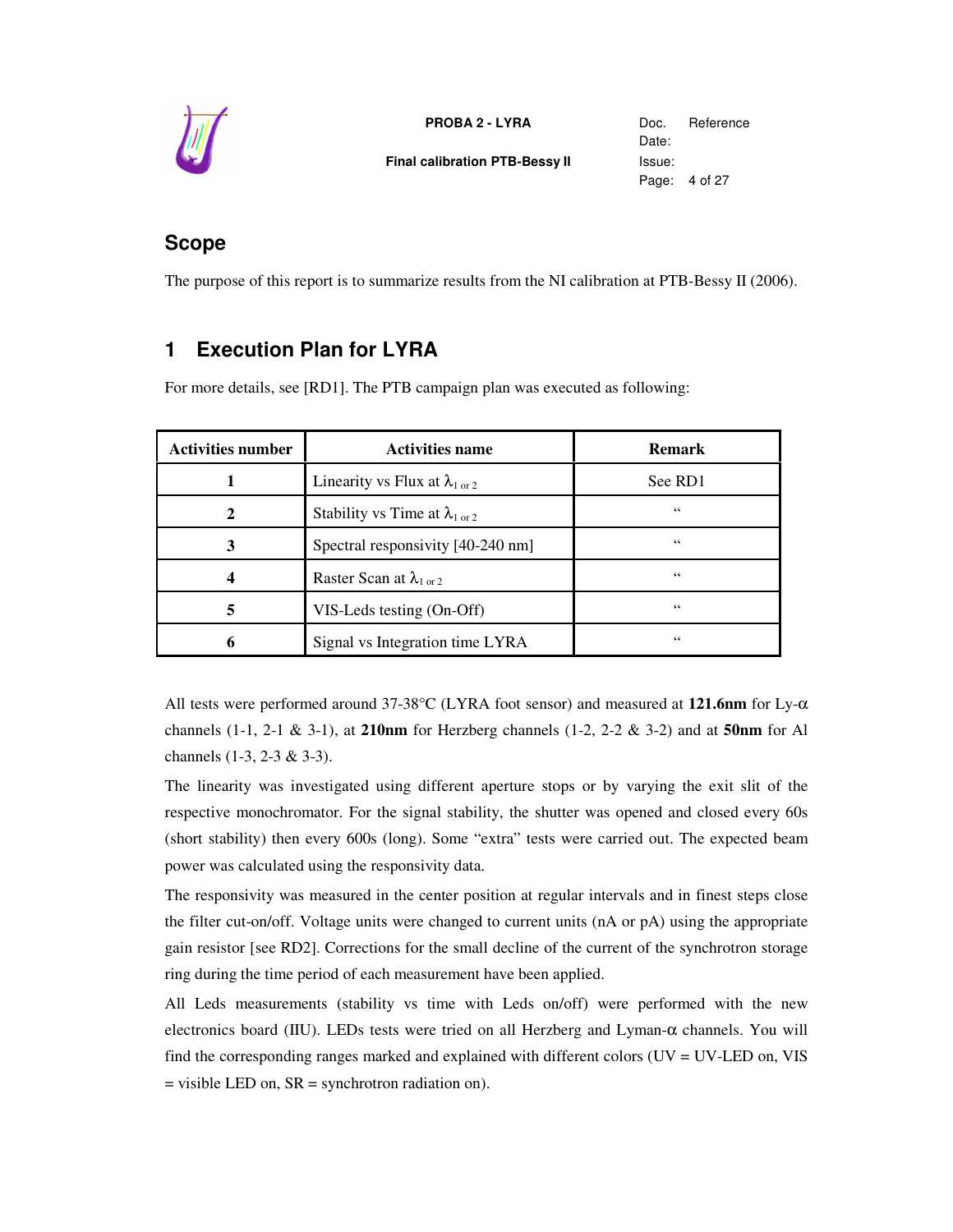

Date: Page: 5 of 27

## **2 RESULTS**

#### **2.1 Channel 1-1 (Head 1 ; Channel 1: Ly-**α**, MSM12)**



Figure 1. Absolute spectral responsivity (in A/W) of channel 1-1. For comparison, the dotted line represents the model used in the LYRA radiometric model (detector R x Filter T).



**Figure** 2. Flux linearity of channel 1-1 (Response & signal vs. incident power) at 121.6nm with the fitted function  $I=aP^b$ .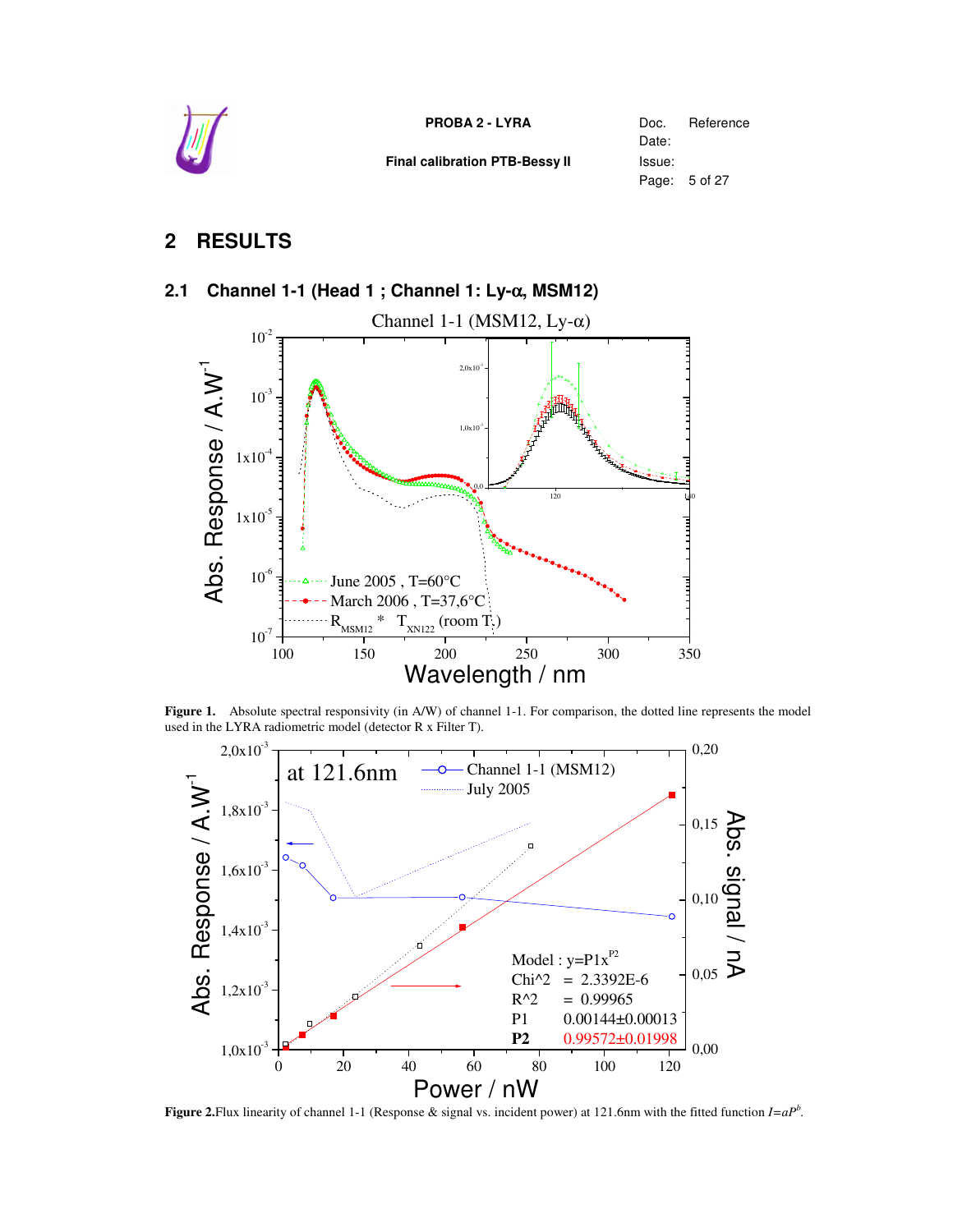







**Figure 4.** Absolute signal as a function of time at 121.6 nm (38°C) with LEDs light sources (on/off).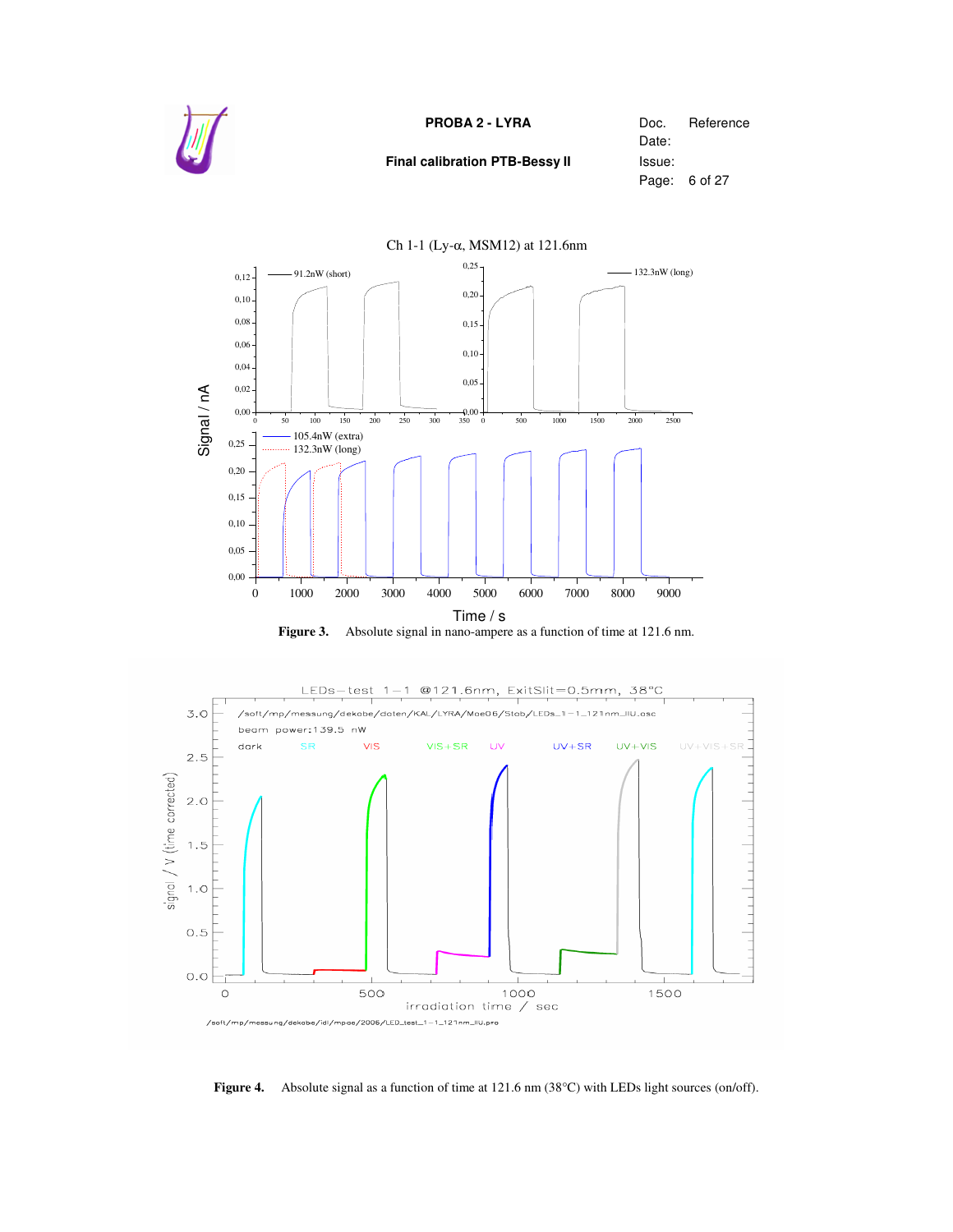

**Final calibration PTB-Bessy II** Issue:

Date: Page: 7 of 27

#### **2.2 Channel 1-2 (Head 1 ; Channel 2: Herzberg, PIN10)**



**Figure 5.** Absolute spectral responsivity (in A/W) of channel 1-2. The inset shows the same in linear scale.



**Figure 6.**Flux linearity of channel 1-2 (Response & signal vs. incident power) at 210nm with the fitted function  $I=aP^b$ .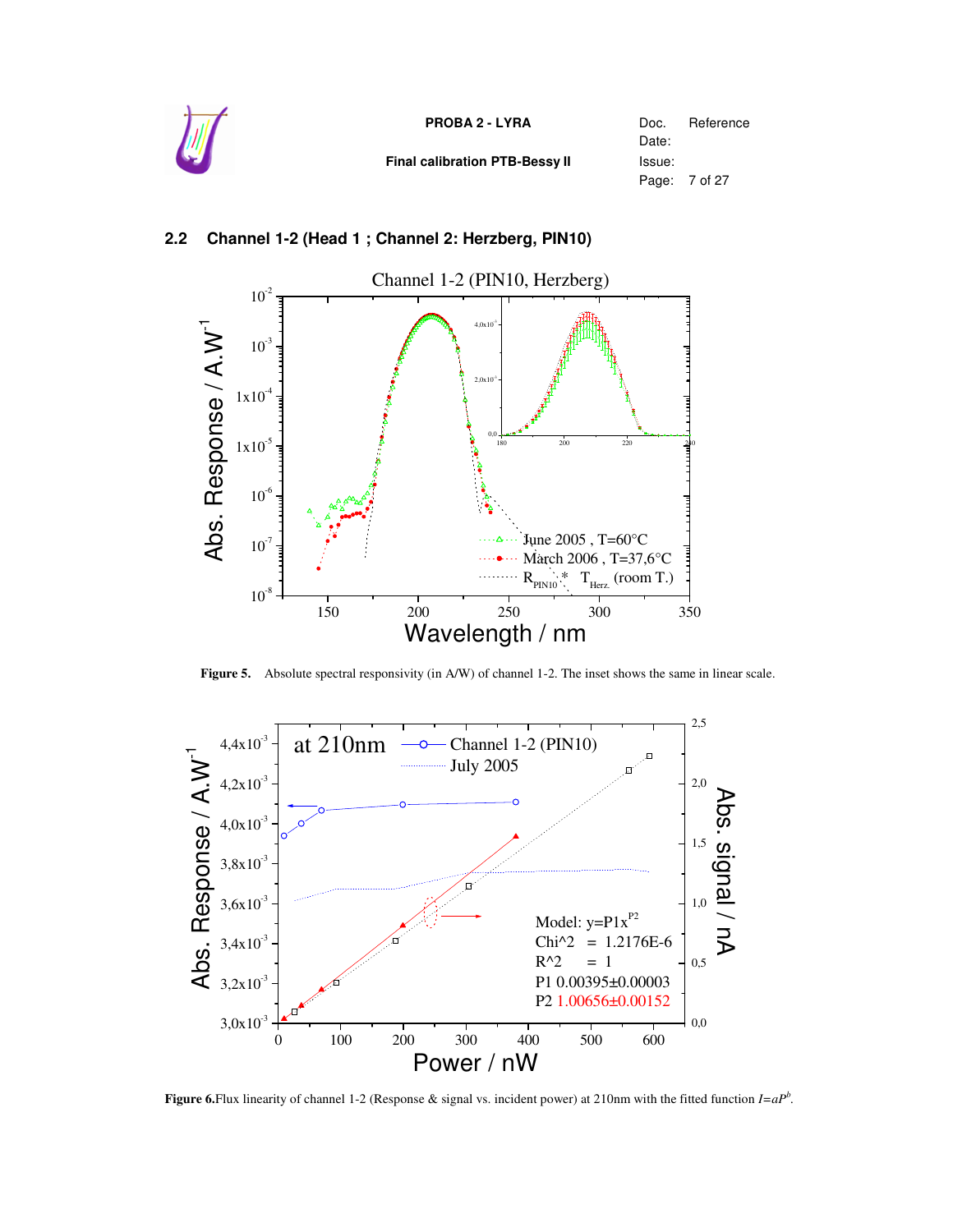







**Figure 8.** Absolute signal as a function of time at 210 nm (38°C) with LEDs light sources (on/off).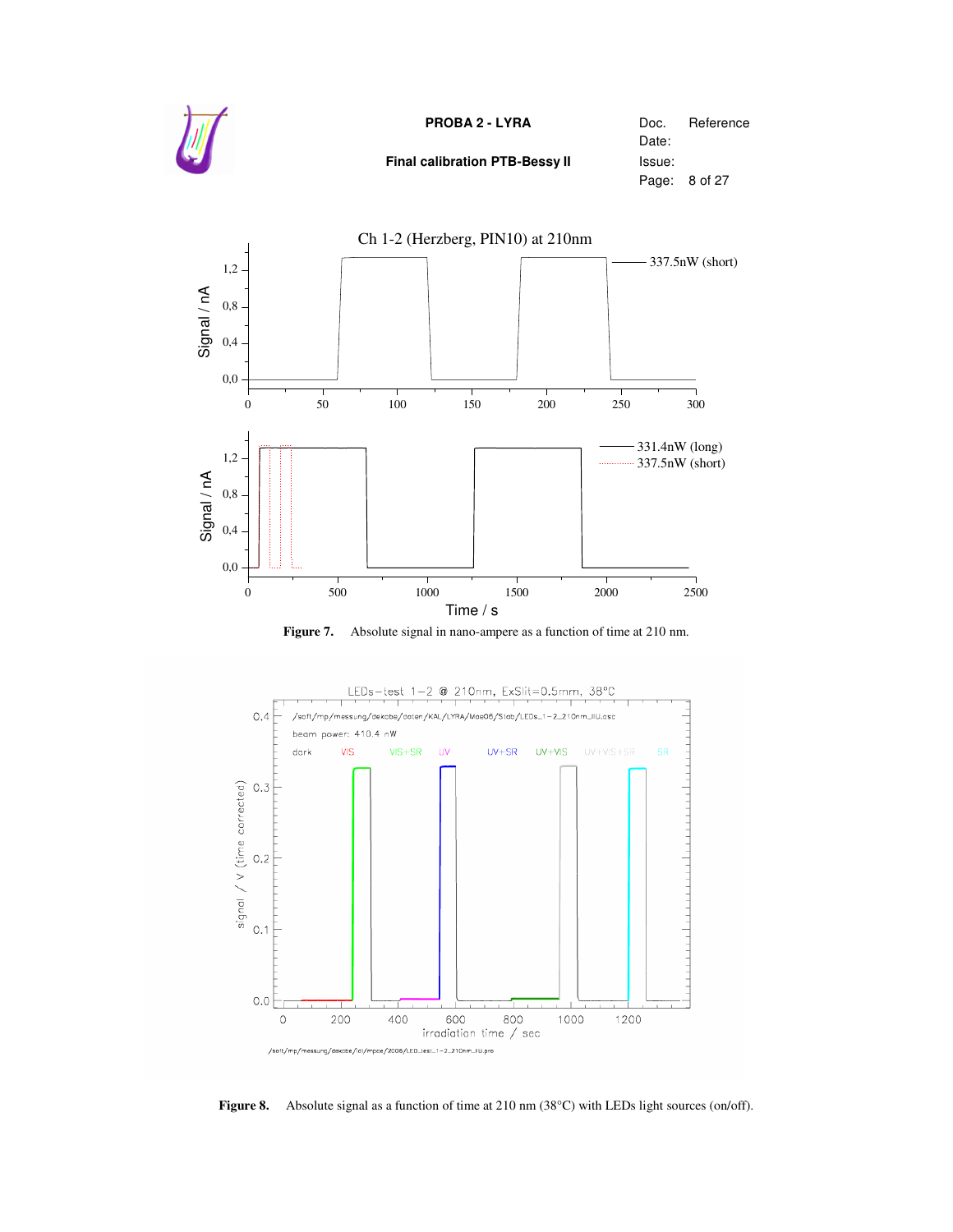

#### **2.3 Channel 1-3 (Head 1 ; Channel 3: Al, MSM11)**



**Figure 9.** Absolute spectral responsivity (in A/W) of channel 1-3 between 1nm and 80 nm.



**Figure 10.**Flux linearity of channel 1-3 (Response & signal vs. incident power) at 50nm with the fitted function  $I=aP^b$ .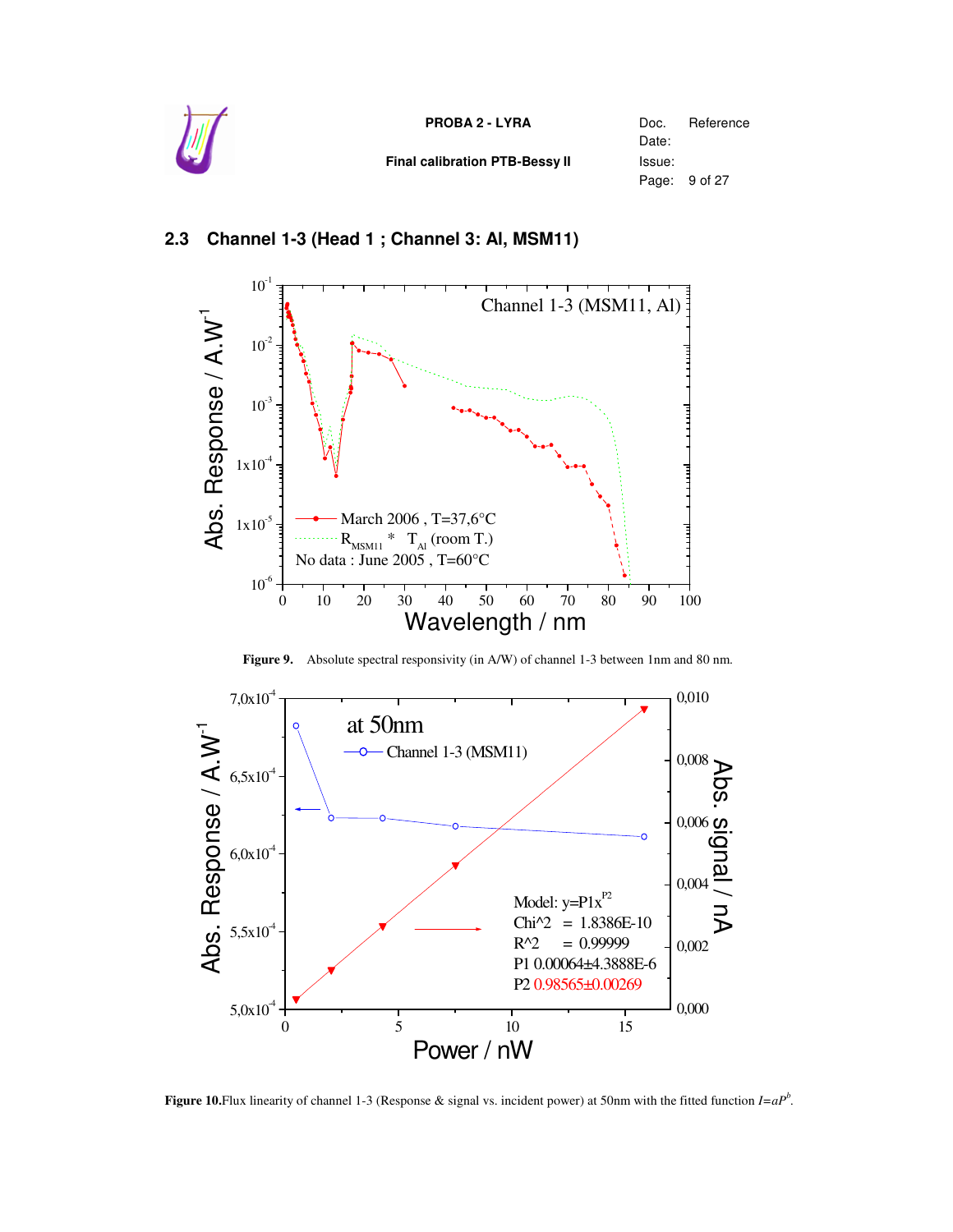



**Figure 11.** Absolute signal in nano-ampere as a function of time at 50nm.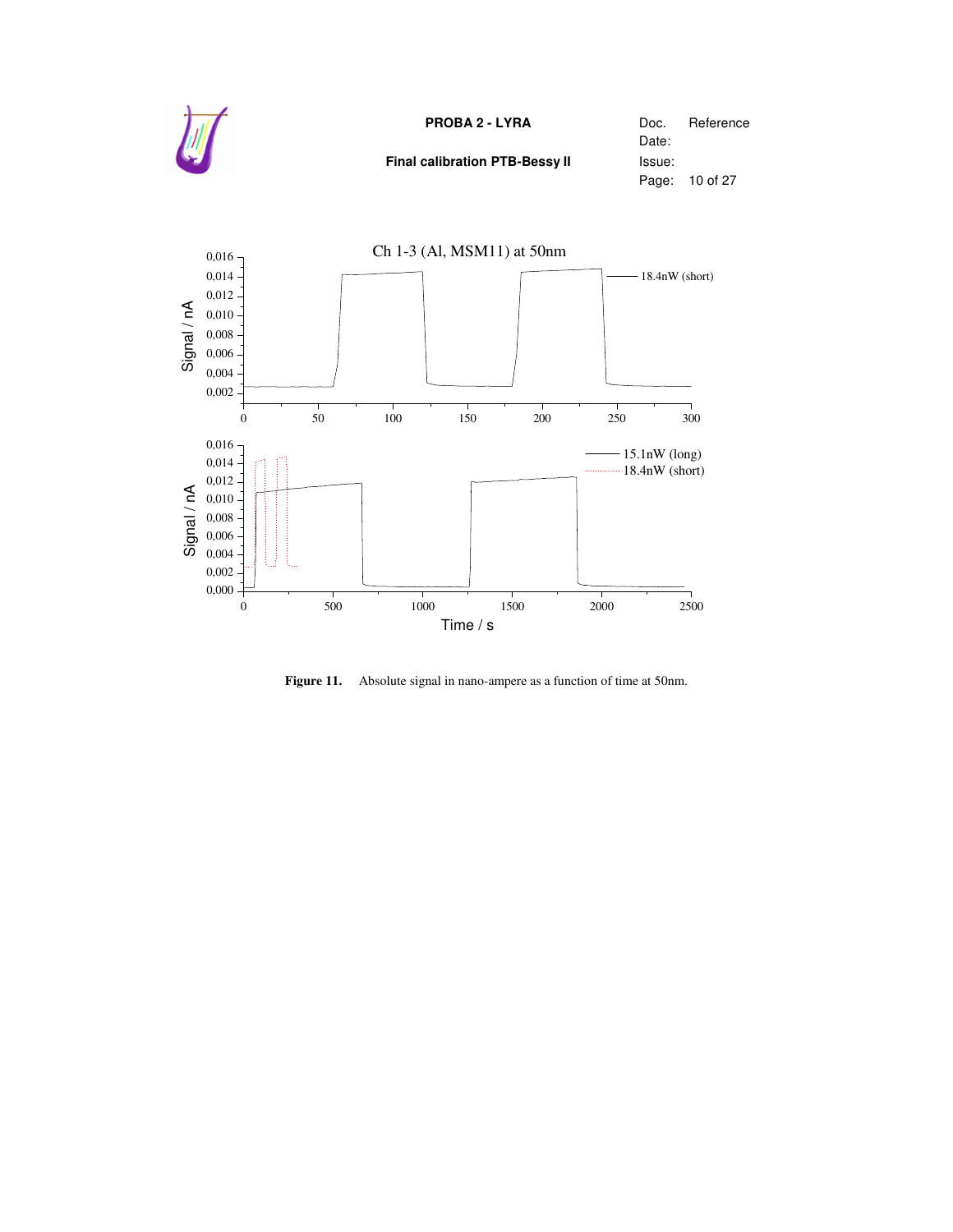

#### **2.4 Channel 2-1 (Head 2 ; Channel 1: Ly-**α**, MSM21)**



**Figure 12.** Absolute spectral responsivity (in A/W) of channel 2-1. The inset shows the same in linear scale.



**Figure 13.**Flux linearity of channel 2-1 (Response & signal vs. incident power) at 121.6nm with the function  $I=aP^b$ .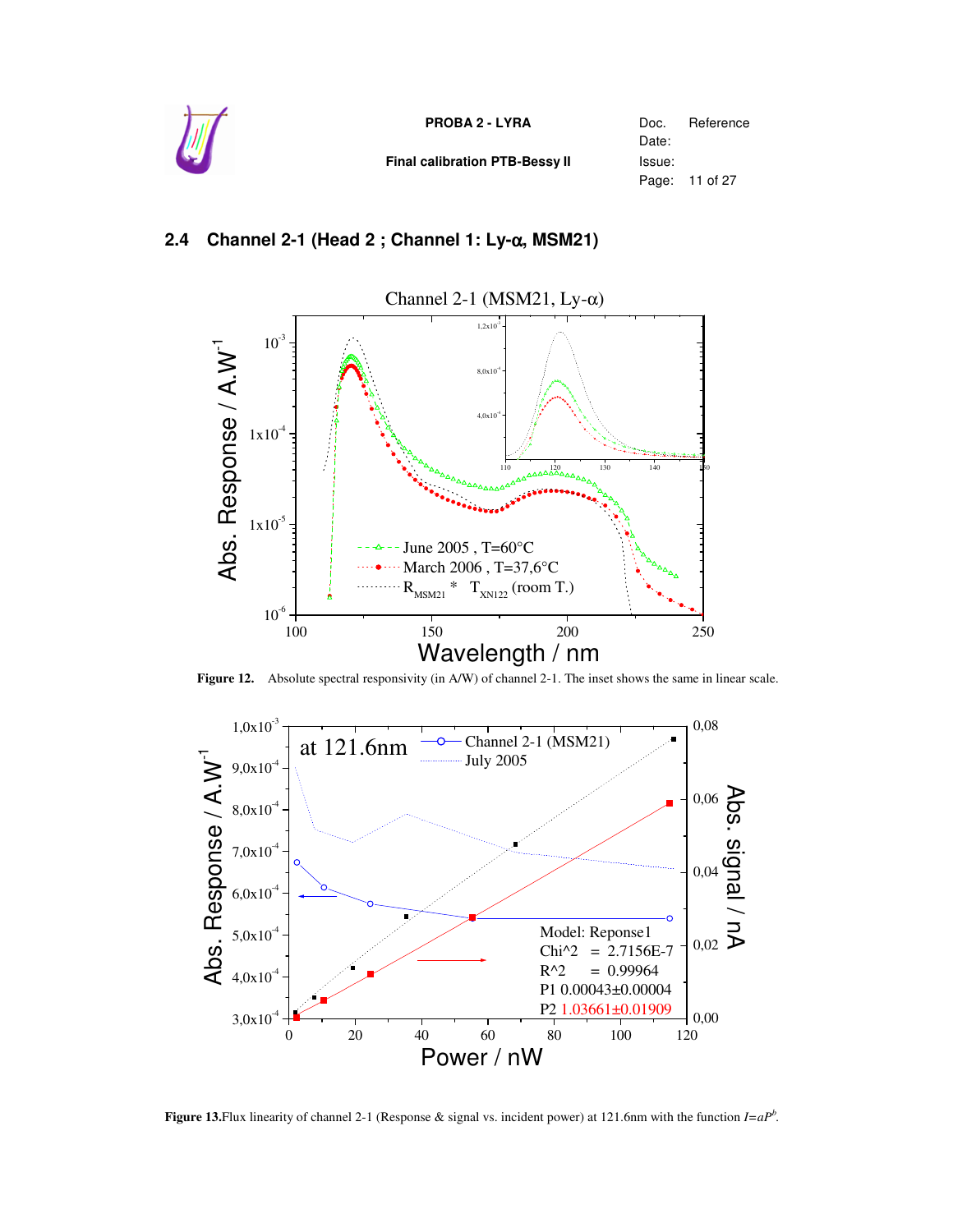

*.*

#### **PROBA 2 - LYRA** Doc. Reference

**Final calibration PTB-Bessy II** Issue:

Date: Page: 12 of 27







**Figure 15.** Absolute signal as a function of time at 121.6 nm (38°C) with LEDs light sources (on/off).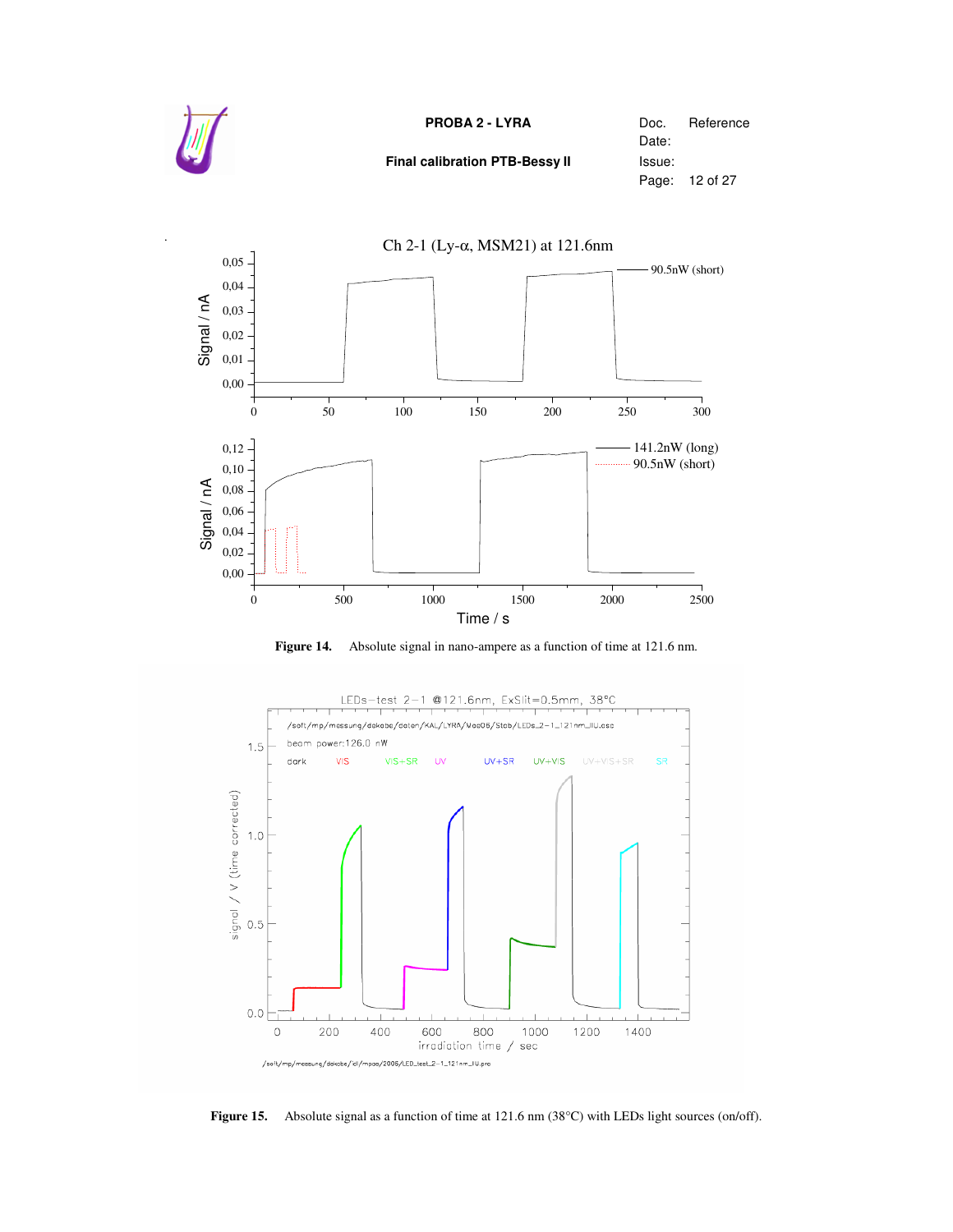



#### **2.5 Channel 2-2 (Head 2 ; Channel 2: Herzberg, PIN11)**

**Figure 16.** Absolute spectral responsivity (in A/W) of channel 2-2. The inset shows the same in linear scale.



**Figure 17.**Flux linearity of channel 2-2 (Response & signal vs. incident power) at 210nm with the fitted function  $I=aP^b$ .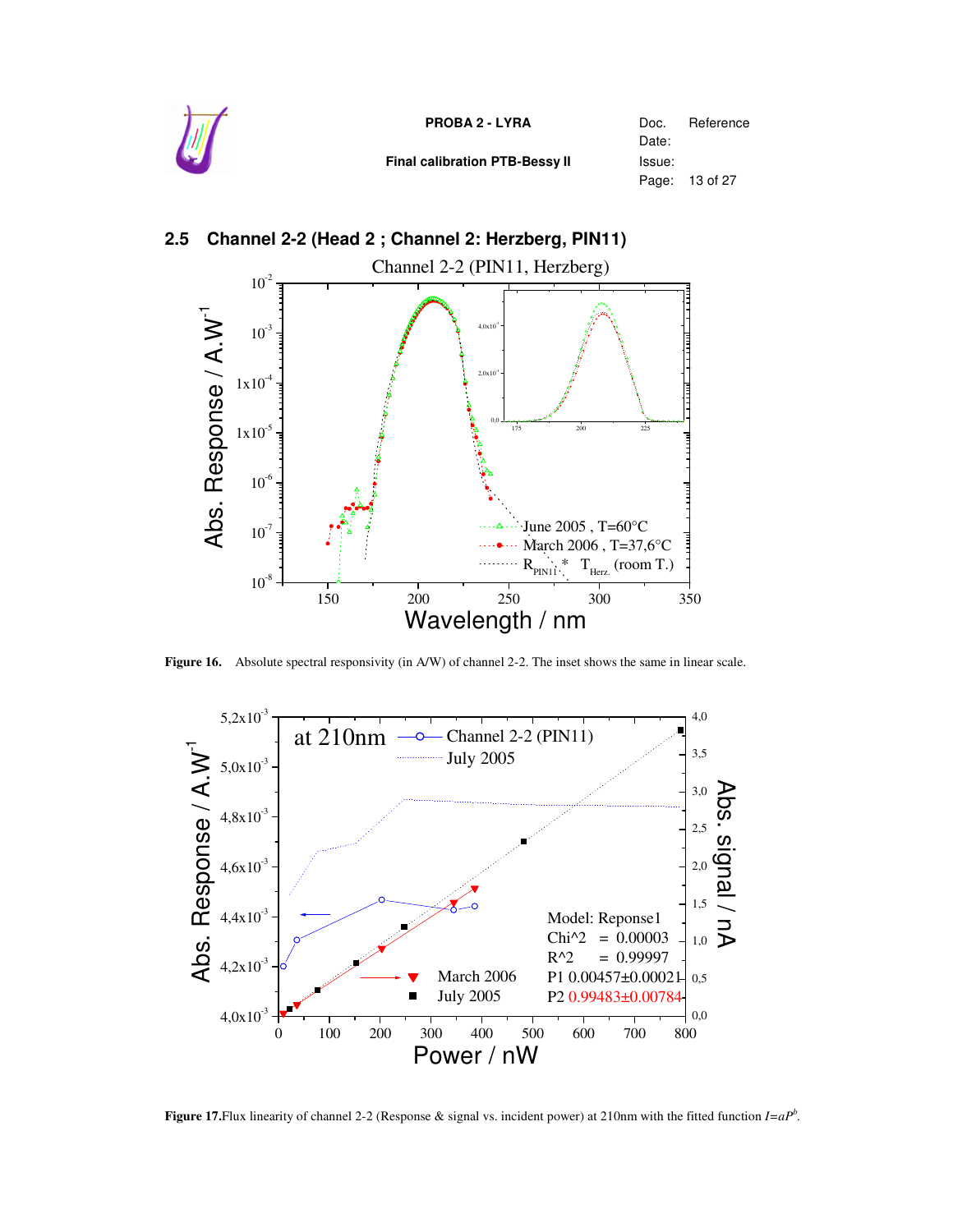

**Final calibration PTB-Bessy II** Issue:

Date: Page: 14 of 27





**Figure 19.** Absolute signal as a function of time at 210 nm (38°C) with LEDs light sources (on/off).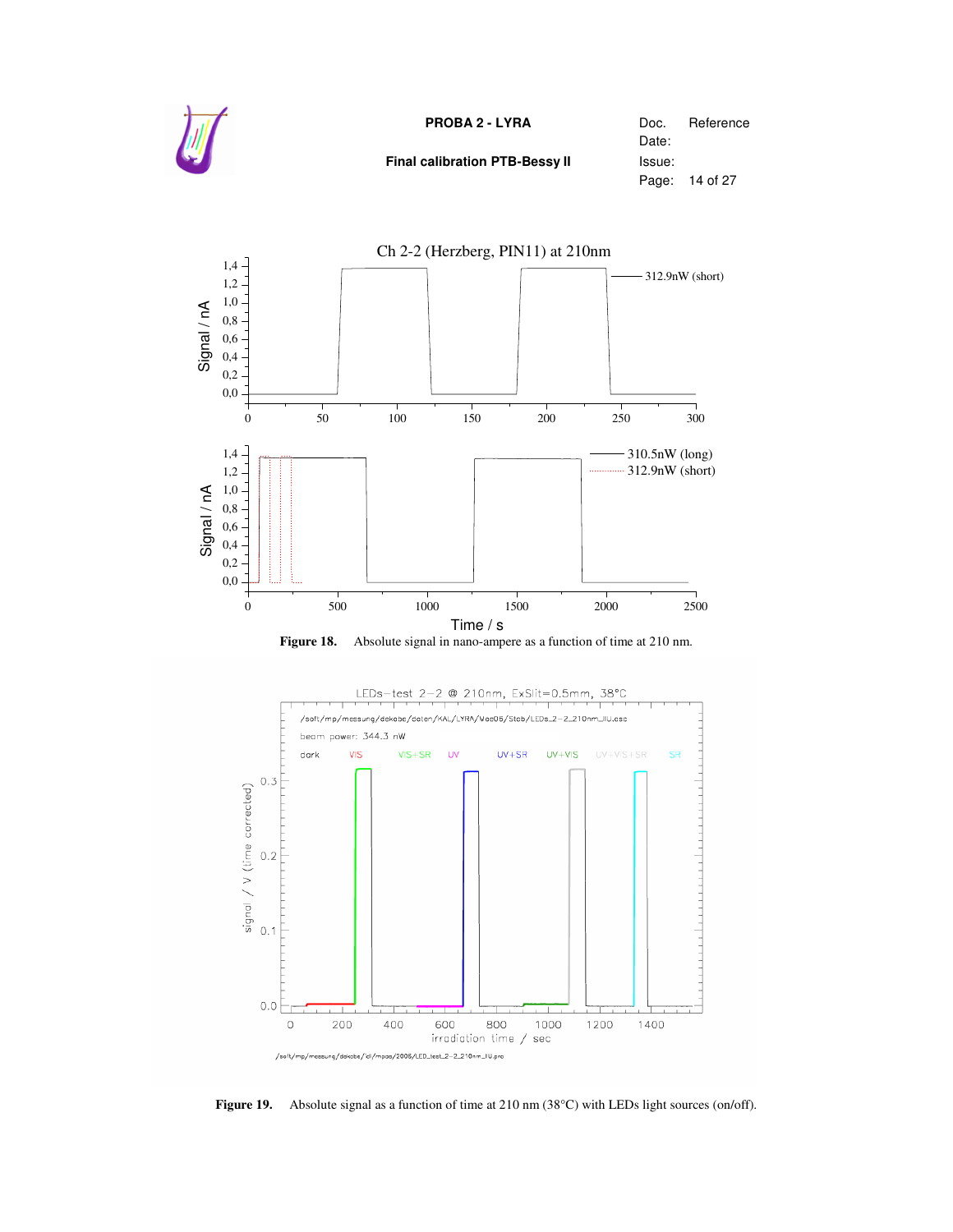| W | <b>PROBA 2 - LYRA</b>          | Doc.<br>Date: | Reference      |
|---|--------------------------------|---------------|----------------|
|   | Final calibration PTB-Bessy II | Issue:        | Page: 15 of 27 |



#### **2.6 Channel 2-3 (Head 2; Channel 3: Al, MSM15)**

**Figure 20.** Absolute spectral responsivity (in A/W) of channel 2-3. The inset shows the same in linear scale.



**Figure** 21. Flux linearity of channel 2-3 (Response & signal vs. incident power) at 50nm with the fitted function  $I=aP^b$ .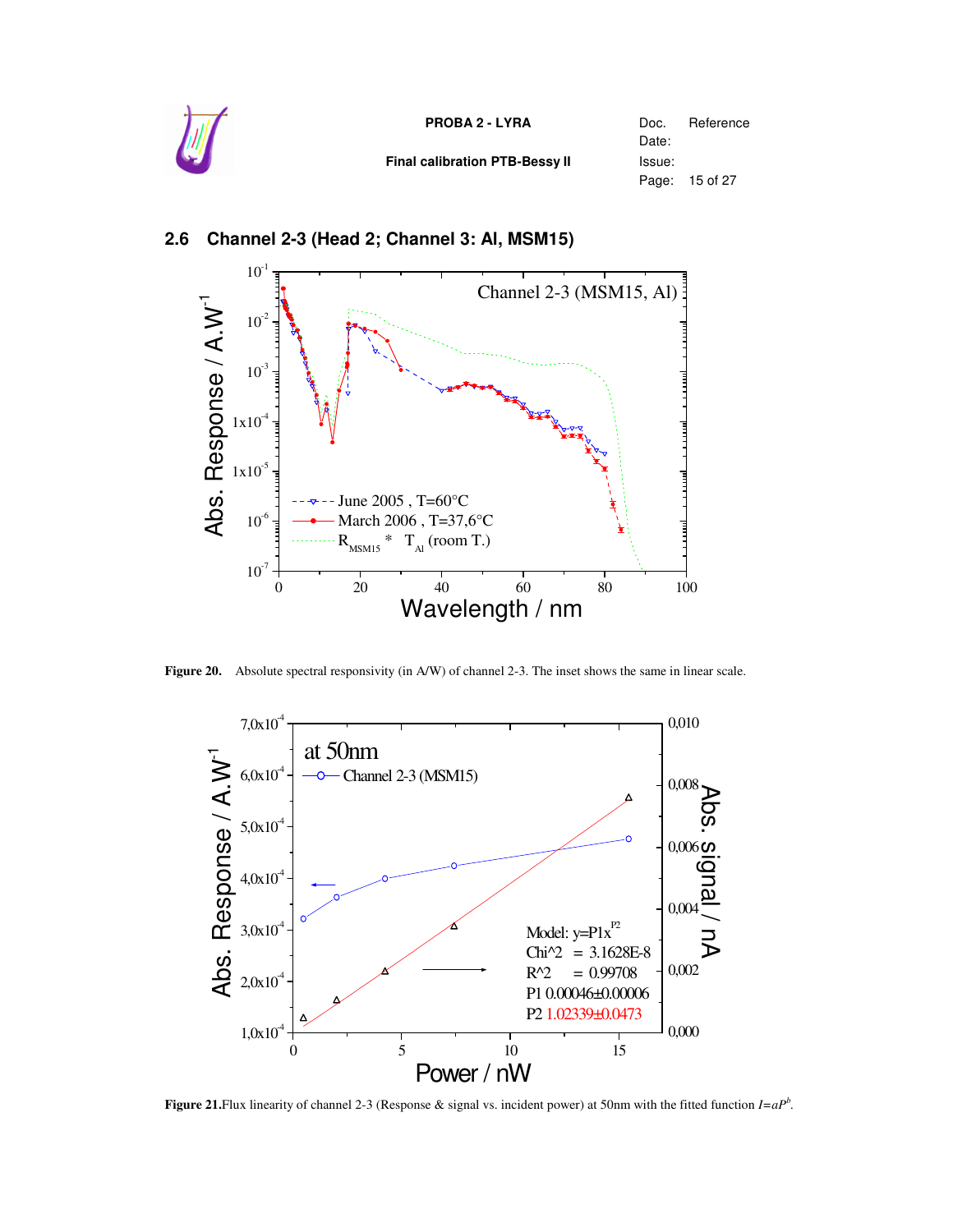

**Figure 22.** Absolute signal in nano-ampere as a function of time at 50 nm.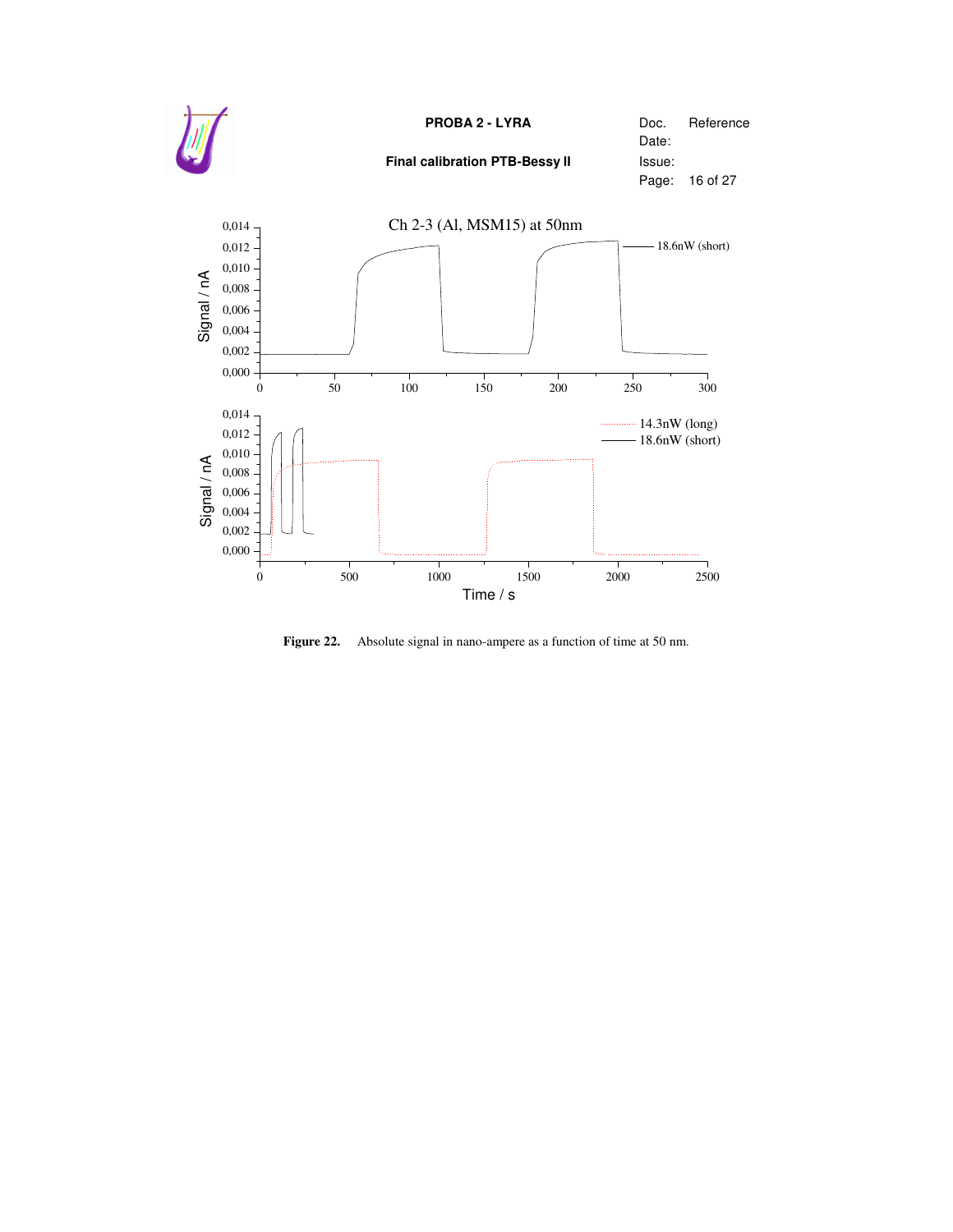

#### **2.7 Channel 3-1 (Head 3 ; Channel 1: Ly-**α**, AXUV20A#56)**



**Figure 23.** Absolute spectral responsivity (in A/W) of channel 3-1. The inset shows the same in linear scale.



**Figure 24.**Flux linearity of channel 3-1 (Response & signal vs. incident power) at 121.6nm with the function  $I=aP^b$ .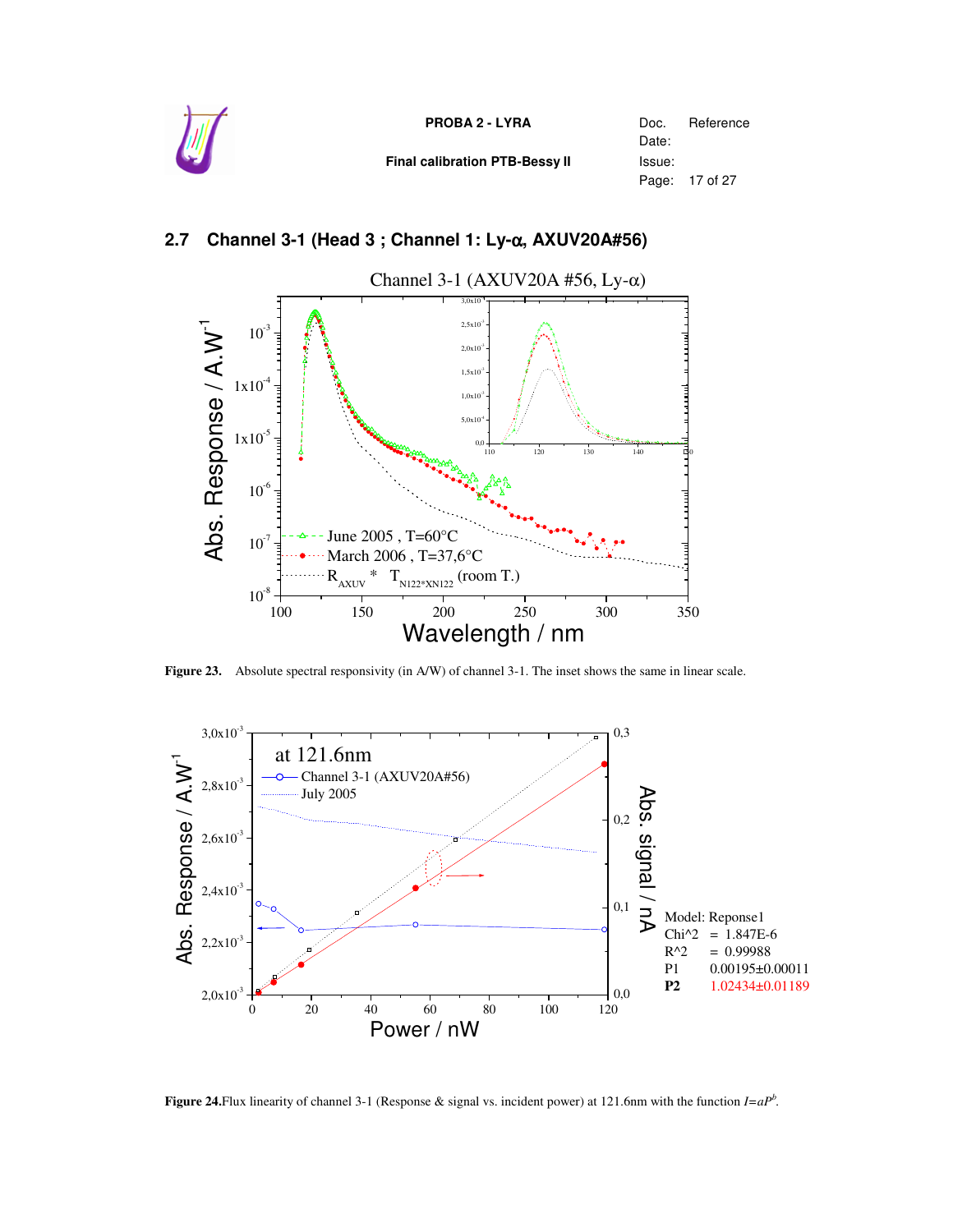







Figure 26. Absolute signal as a function of time at 121.6 nm (38°C) with LEDs light sources (on/off).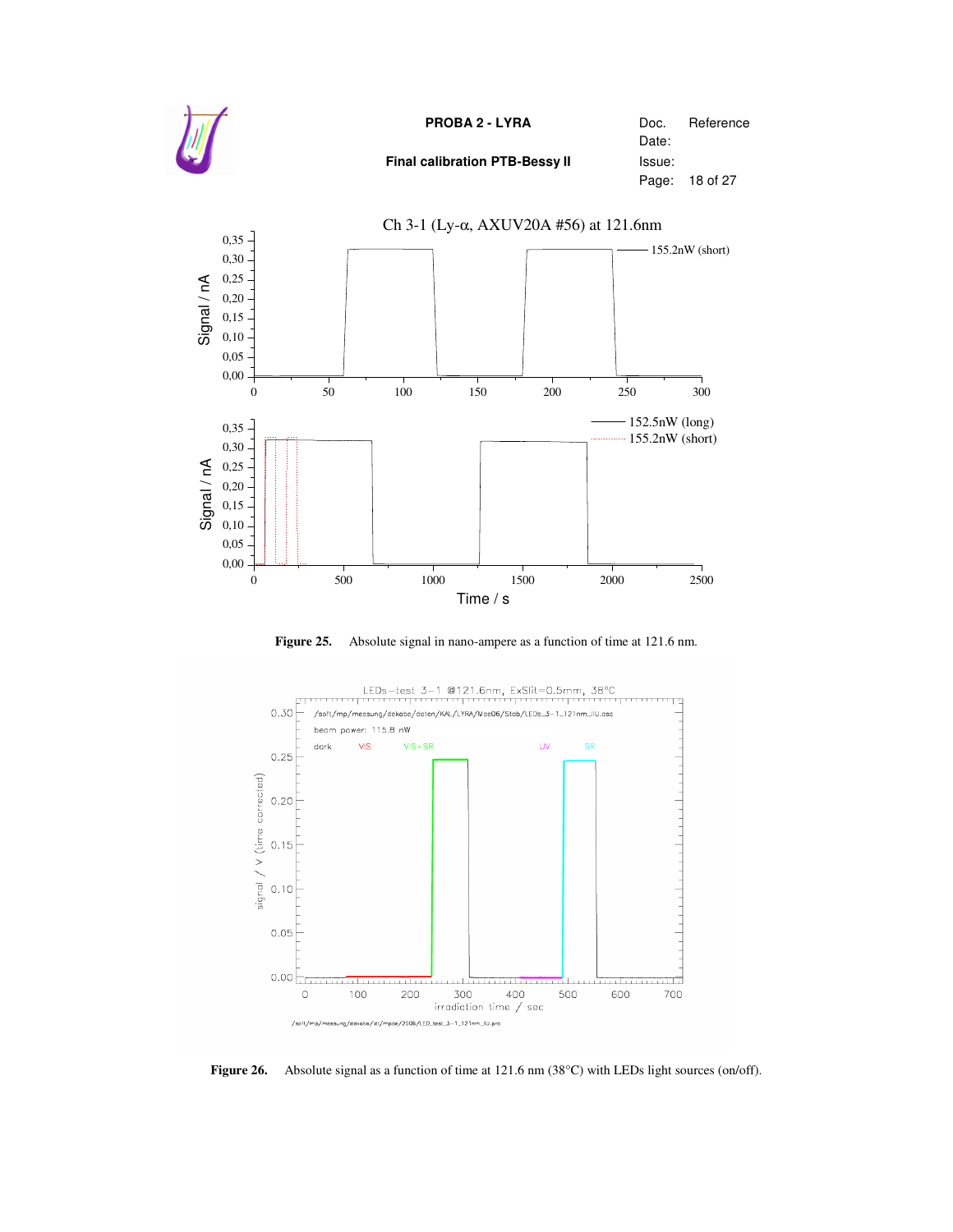



#### **2.8 Channel 3-2 (Head 3 ; Channel 2: Herzberg, PIN12)**

**Figure 27.** Absolute spectral responsivity (in A/W) of channel 3-2. The inset shows the same in linear scale.



**Figure 28.**Flux linearity of channel 1-2 (Response & signal vs. incident power) at 210nm with the fitted function  $I=aP^b$ .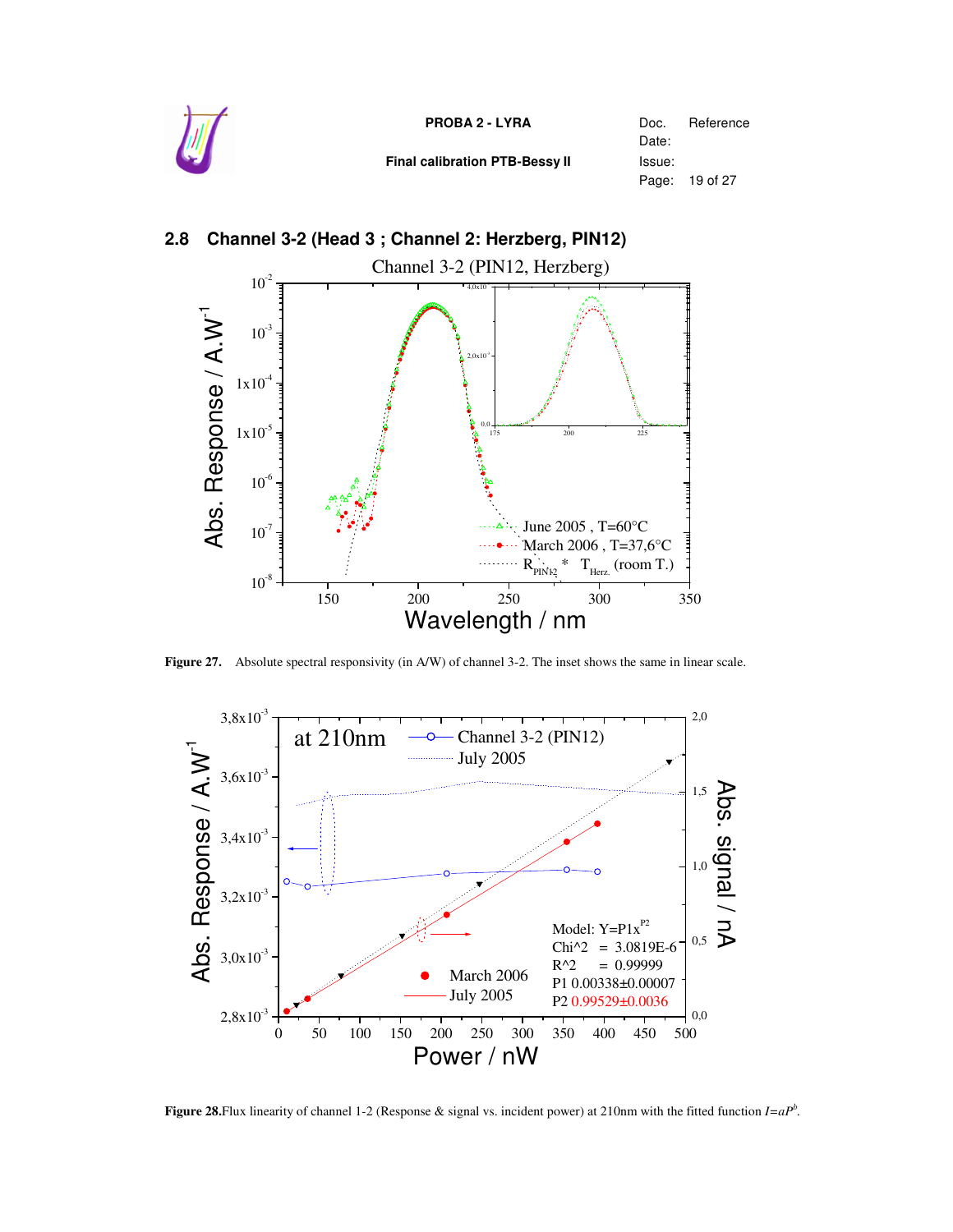







**Figure 30.** Absolute signal as a function of time at 210 nm (38°C) with LEDs light source (on/off).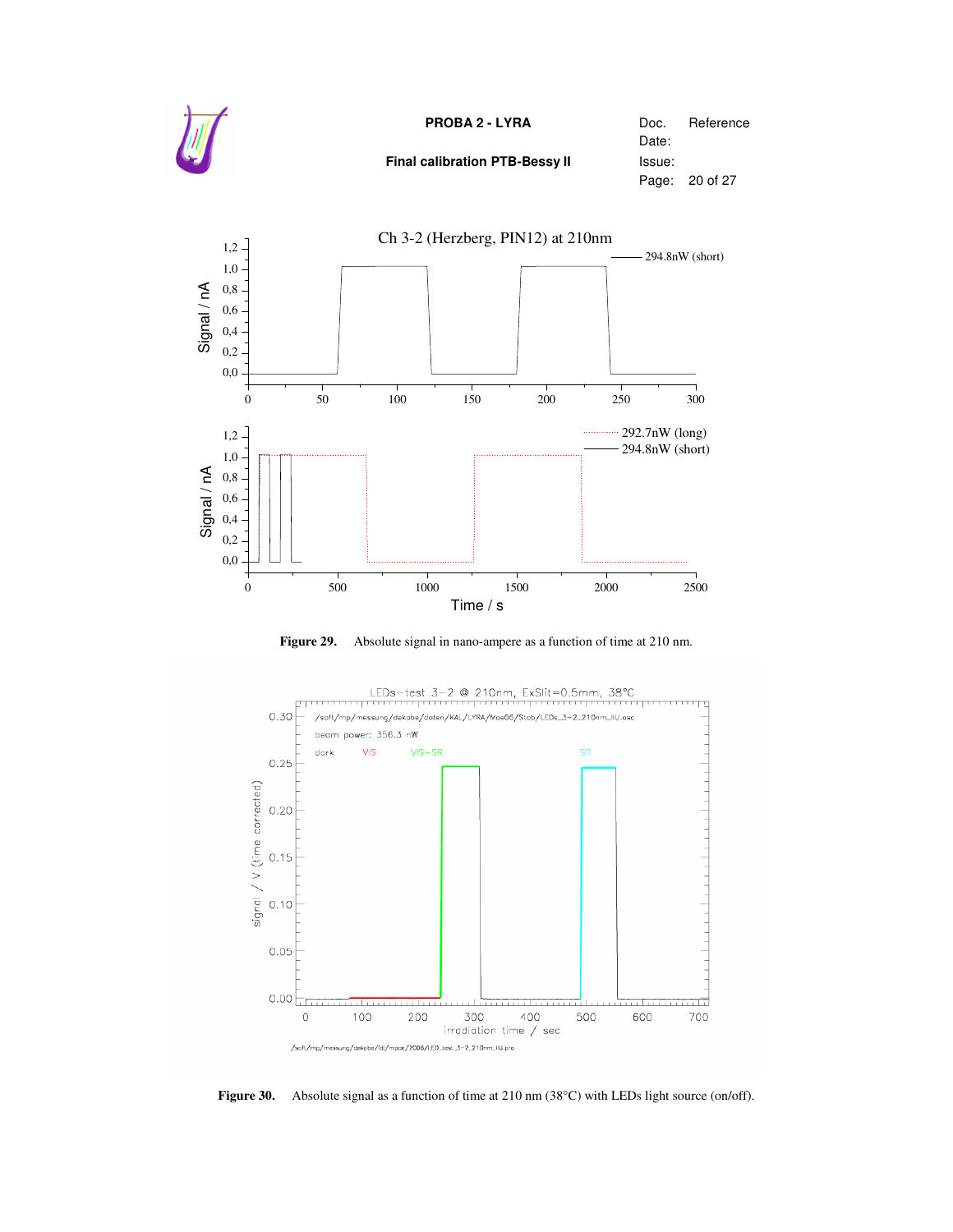



#### **2.9 Channel 3-3 (Head 3 ; Channel 3: Al, AXUV20B#59)**

**Figure 31.** Absolute spectral responsivity (in A/W) of channel 3-3 between 1nm and 84 nm.



**Figure 32.** Flux linearity of channel 3-3 (Response & signal vs. incident power) at 50nm with the fitted function  $I=aP^b$ .

*.*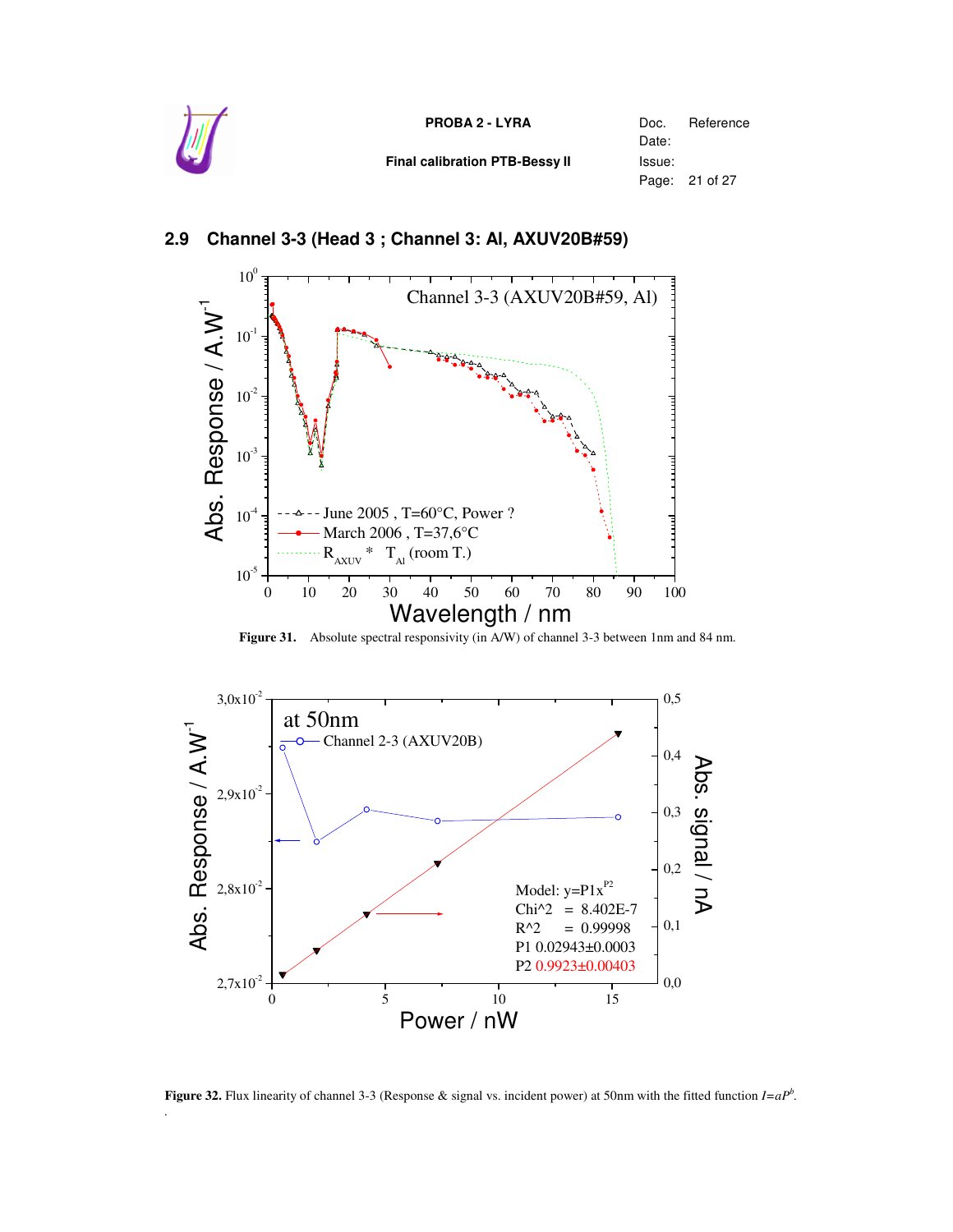



**Figure 33.** Absolute signal in nano-ampere as a function of time at 50 nm.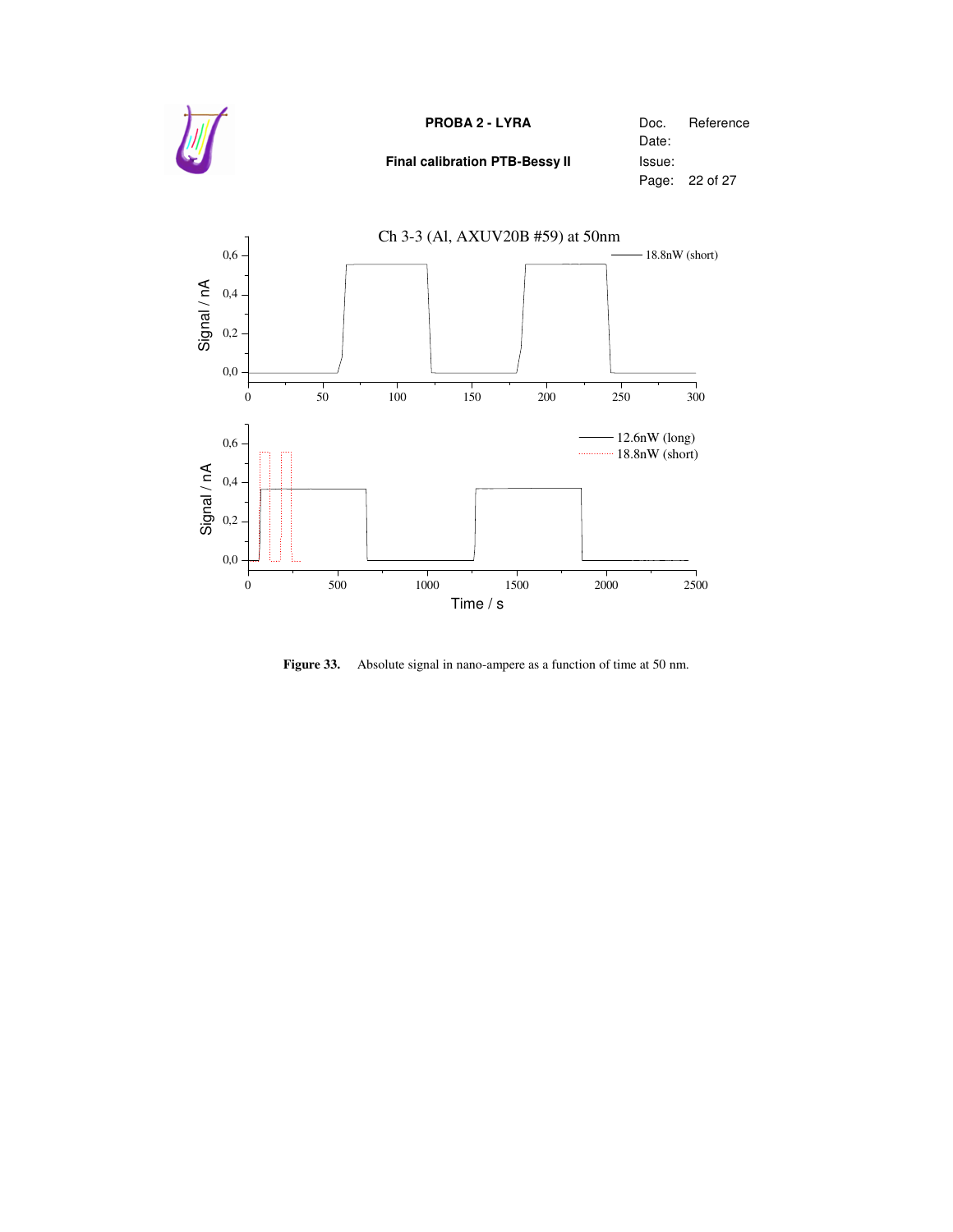



#### **2.10 Lyman-**α **channels (1-1; 2-1; 3-1)**

**Figure34.** Absolute spectral responsivity (in A/W) of Ly-α channels.



**Figure 35.** Flux linearity of Ly-α channels (Response & Signal vs. incident power) at 121.6nm.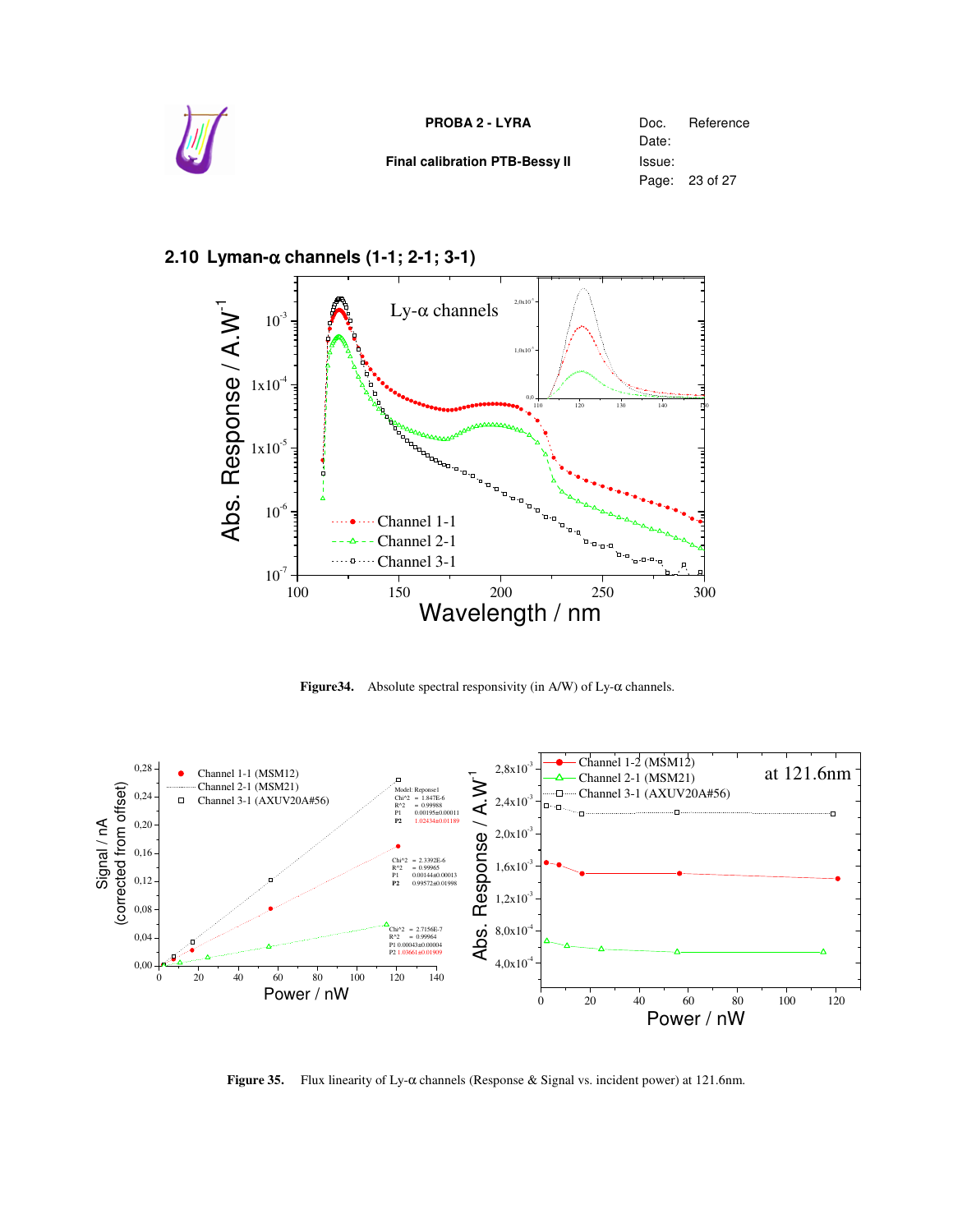

#### **2.11 Herzberg channels (1-2; 2-2; 3-2)**



Figure 36. Absolute spectral responsivity (in A/W) of Herzberg channels.



**Figure 37.** Flux linearity of Herzberg channels (Response & Signal vs. incident power) at 210nm.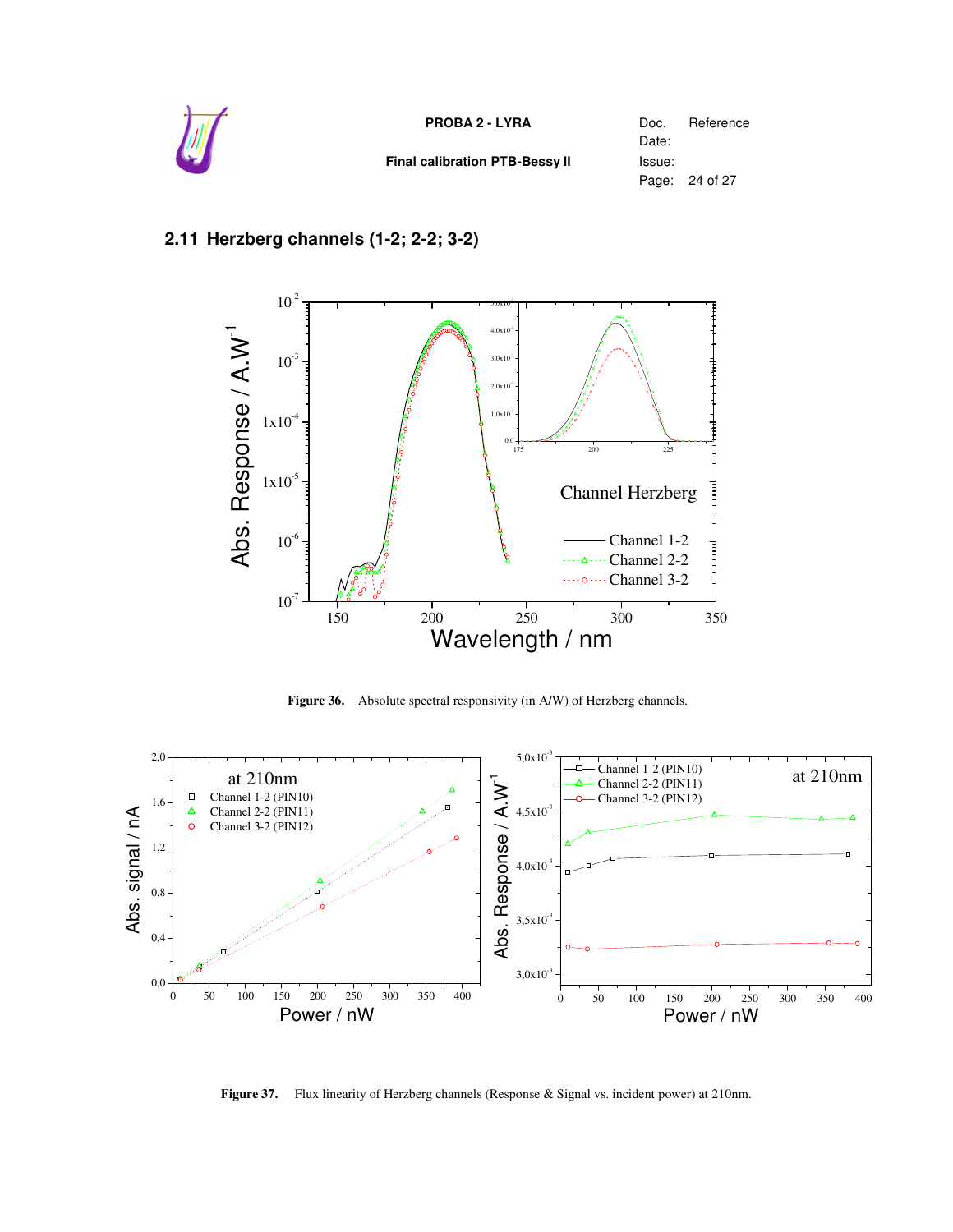

#### **2.12 Al channels (1-3; 2-3; 3-3)**



**Figure 38.** Absolute spectral responsivity (in A/W) of Al channels between 1nm and 84 nm.



Figure 38. Flux linearity of Al channels (Response & Signal vs. incident power) at 50nm.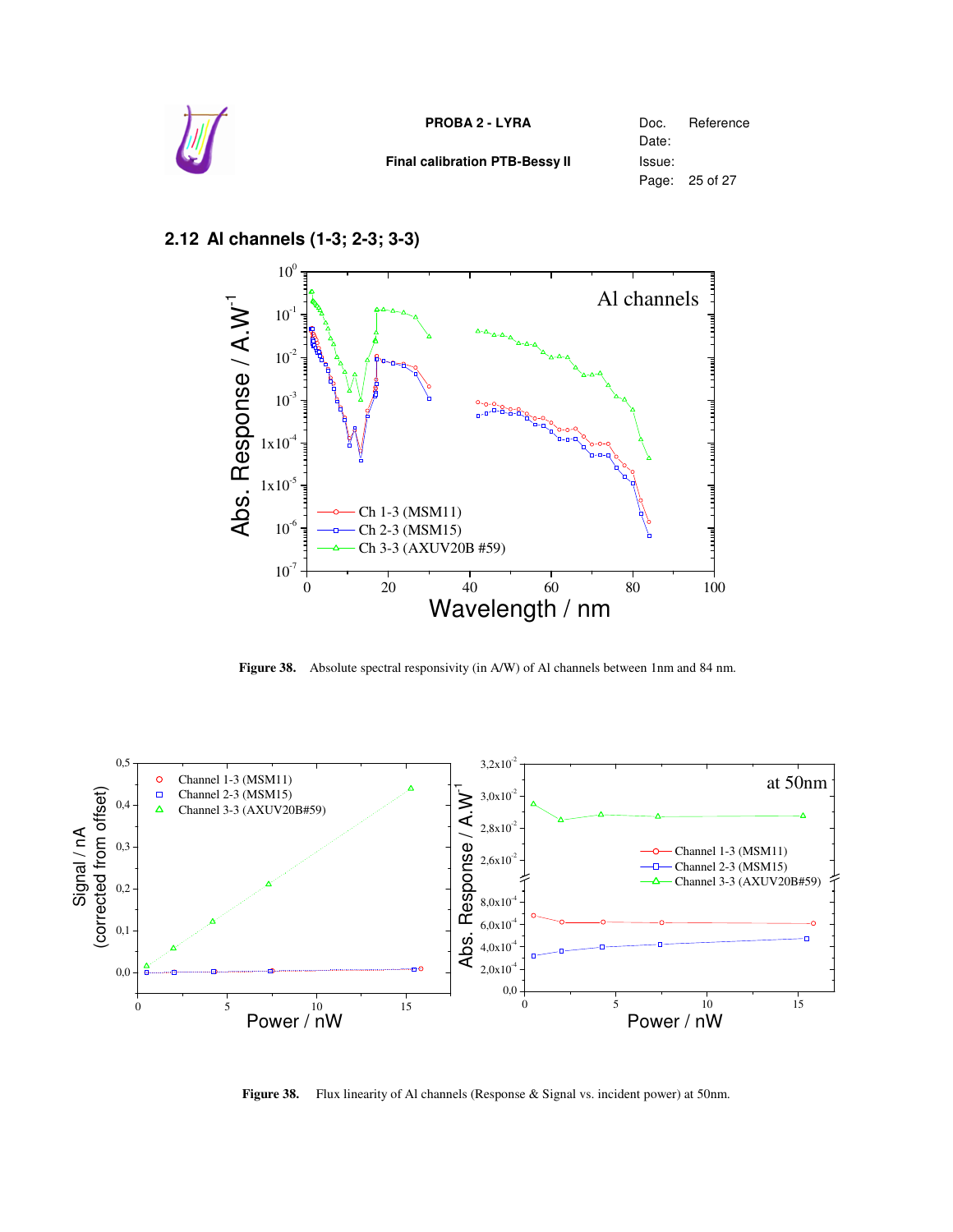

**Final calibration PTB-Bessy II** Issue:

Date: Page: 26 of 27

Table 1 summarizes the derived results using the TIME-SEE solar spectrums. More information can be found in the updated LYRA radiometric model web site.

http://lyra.oma.be/radiometric\_model/radiometric\_model.php

**Table 1**: Expected output signals and purities (width 2.5nm at 121.5nm for Ly-α; 200-220nm for Herzberg, 1-20nm for Zr and 17-80nm for Al) in LYRA channels for minimum & maximum solar activity conditions.

| <b>Expected SIGNAL and Purity</b> |                  | at Solar Min       | at Solar<br><b>Max</b> |                        |
|-----------------------------------|------------------|--------------------|------------------------|------------------------|
| HEAD1                             | <b>Channel 1</b> | $Ly+MSM12$         | 240.5pA<br>[24.4%]     | 267pA<br>$[30.2\%]$    |
|                                   | <b>Channel 2</b> | Herzb+PIN10        | 12.565nA<br>$[83.3\%]$ | 12.587nA<br>$[83.2\%]$ |
|                                   | <b>Channel 3</b> | Al+MSM11           | 85.9pA<br>$[58.3\%]$   | 4.945nA<br>$[2.5\%]$   |
|                                   | <b>Channel 4</b> | $Zr_{300}+AXUV20D$ | 699.2pA<br>[99.8%]     | 19.091nA<br>$[100\%]$  |
| HEAD2                             | <b>Channel 1</b> | $Ly+MSM21$         | 103.9pA<br>$[21.1\%]$  | 113.9pA<br>$[26.4\%]$  |
|                                   | <b>Channel 2</b> | Herzb+PIN11        | 13.745nA<br>[83.6%]    | 13.761nA<br>$[83.6\%]$ |
|                                   | <b>Channel 3</b> | Al+MSM15           | 74.02pA<br>$[59.3\%]$  | 3.837nA<br>$[2.7\%]$   |
|                                   | <b>Channel 4</b> | $Zr_{150}+MSM19$   | 94.82pA<br>[99.6%]     | 2.772nA<br>$[100\%]$   |
| <b>HEAD 3</b>                     | <b>Channel 1</b> | Ly+AXUV20A         | 112.54pA<br>$[80.6\%]$ | 147.55pA<br>$[84.3\%]$ |
|                                   | <b>Channel 2</b> | Herzb+PIN12        | 10.145nA<br>$[83.3\%]$ | 10.156nA<br>$[83.2\%]$ |
|                                   | <b>Channel 3</b> | Al+AXUV20B         | 1.09nA<br>$[71.6\%]$   | 36.83nA<br>$[5.3\%]$   |
|                                   | <b>Channel 4</b> | $Zr_{300}+AXUV20C$ | 709.52pA<br>[99.8%]    | 19.31nA<br>$[100\%]$   |